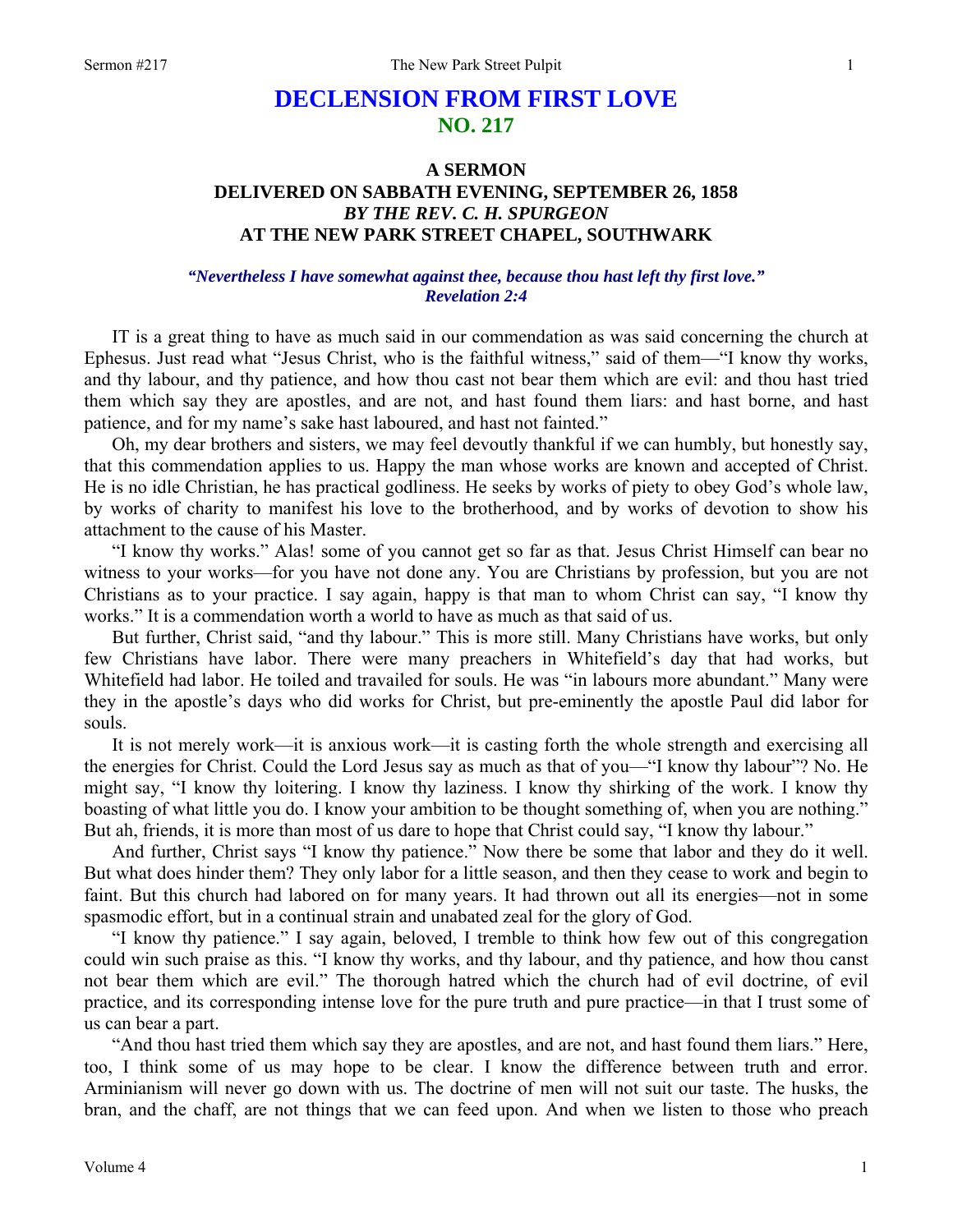another Gospel, a holy anger burns within us, for we love the truth as it is in Jesus, and nothing but that will satisfy us.

"And hast borne, and hast patience, and for my name's sake hast laboured, and hast not fainted." They had borne persecutions, difficulties, hardships, embarrassments, and discouragements, yet had they never flagged, but always continued faithful.

Who among us here present could lay claim to so much praise as this? What Sunday school teacher have I here who could say, "I have laboured, and I have borne, and have had patience, and have not fainted." Ah, dear friends, if you can say it, it is more than I can. Often have I been ready to faint in the Master's work. And though I trust I have not been tired of it, yet there has sometimes been a longing to get from the work to the reward, and to go from the service of God, before I had fulfilled, as a hireling, my day. I am afraid we have not enough of patience, enough of labor, and enough of good works, to get even as much as this said of us.

But it is in our text, I fear, the mass of us must find our character. "Nevertheless I have somewhat against thee, because thou hast left thy first love." There may be a preacher here present. Did you ever hear of a minister who had to preach his own funeral sermon? What a labor that must have been, to feel that he had been condemned to die, and must preach against himself and condemn himself!

I stand here tonight, not in that capacity, but in one somewhat similar. I feel that I who preach shall this night condemn myself. And my prayer before I entered this pulpit was that I might fearlessly discharge my duty, that I might deal honestly with my own heart, and that I might preach, knowing myself to be the chief culprit, and you each in your own measure have offended in this respect, even though none of you so grievously as I have done. I pray that God the Holy Spirit, through His renewings, may apply the Word, not merely to your hearts, but to mine—that I may return to my first love and that you may return with me.

In the first place, *what was our first love*? Secondly, *how did we lose it*? And thirdly, *let me exhort you to get it again*.

## **I.** First, WHAT WAS OUR FIRST LOVE?

Oh, let us go back—it is not many years with some of us. We are but youngsters in God's ways and it is not so long with many of you that you will have very great difficulty in reckoning it. Then if you are Christians, those days were so happy that your memory will never forget them, and therefore, you can easily return to that first bright spot in your history.

Oh, what love was that which I had to my Savior the first time He forgave my sins. I remember it. You remember each for yourselves, I dare say, that happy hour when the Lord appeared to us, bleeding on His cross—when He seemed to say, and did say in our hearts, "I am your salvation. I have blotted out like a cloud your iniquities and like a thick cloud your sins."

Oh, how I loved Him! Passing all loves except His own was that love which I felt for Him then. If beside the door of the place in which I met with Him there had been a stake of blazing faggots, I would have stood upon them without chains, glad to give my flesh, and blood, and bones, to be ashes that should testify my love to Him.

Had He asked me then to give all my substance to the poor, I would have given all and thought myself to be amazingly rich in having beggared myself for His name's sake. Had He commanded me then to preach in the midst of all His foes, I could have said,

> *"There's not a lamb amongst Thy flock I would disdain to feed, There's not a foe before whose face I'd fear Thy cause to plead."*

I could realize then the language of Rutherford, when he said, being full of love to Christ, once upon a time, in the dungeon of Aberdeen—"Oh, my Lord, if there were a broad hell betwixt me and Thee, if I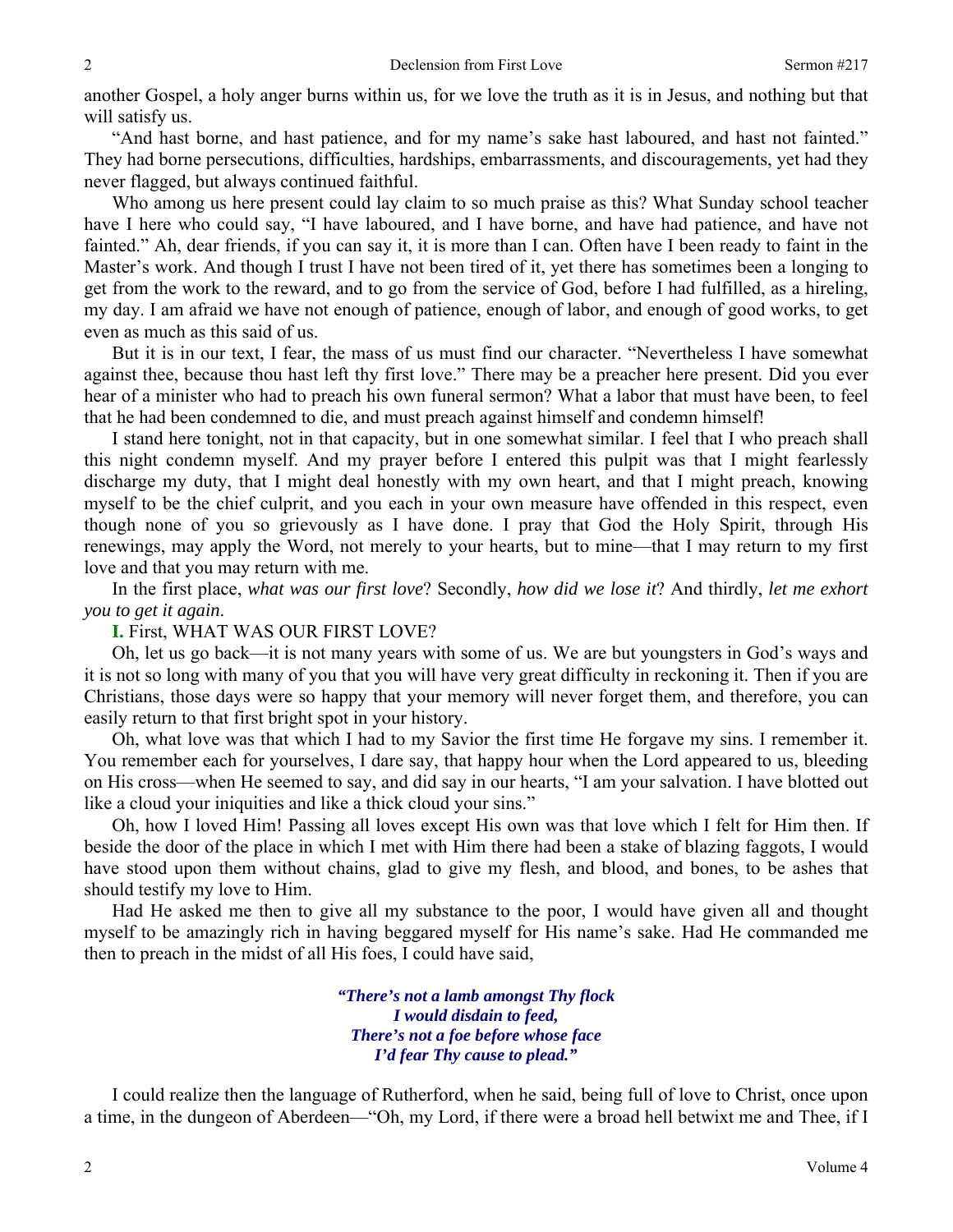could not get at Thee except by wading through it, I would not think twice but I would plunge through it all, if I might embrace Thee and call Thee mine."

Now, it is that first love that you and I must confess I am afraid we have in a measure lost. Let us just see whether we have it. When we first loved the Savior, how earnest we were. There was not a single thing in the Bible that we did not think most precious. There was not one command of His that we did not think to be like fine gold and choice silver.

Never were the doors of His house open without our being there. If there were a prayer meeting at any hour in the day we were there. Some said of us that we had no patience, we would do too much and expose our bodies too frequently—but we never thought of that. "Do yourself no harm," was spoken in our ears. But we could have done anything then.

Why there are some of you who cannot walk to the Music Hall on a morning—it is too far. When you first joined the church, you would have walked twice as far. There are some of you who cannot be at the prayer meeting—business will not permit. Yet when you were first baptized, there was never a prayer meeting from which you were absent.

It is the loss of your first love that makes you seek the comfort of your bodies instead of the prosperity of your souls. Many have been the young Christians who have joined this church, and old ones too, and I have said to them, "Well, have you got a ticket for a seat?" "No, sir." "Well, what will you do? Have you got a preference ticket?" "No, I cannot get one, but I do not mind standing in the crowd an hour or two hours. I will come at five o'clock so that I can get in. Sometimes I don't get in, sir, but even then I feel that I have done what I ought to do in attempting to get in."

"Well," but I have said, "you live five miles off, and there is coming and going back twice a day you cannot do it." "Oh, sir," they have said "I can do it. I feel so much the blessedness of the Sabbath and so much enjoyment of the presence of the Savior." I have smiled at them. I could understand it, but I have not felt it necessary to caution them—and now their love is cool enough. That first love does not last half as long as we could wish. Some of you stand convicted even here. You have not that blazing love, that burning love, that ridiculous love as the worldling would call it—which is after all the love to be most coveted and desired. No, you have lost your first love in that respect.

Again, how obedient you used to be. If you saw a commandment, that was enough for you—you did it. But now you see a commandment, and you see profit on the other side. And how often do you dally with the profit and choose the temptation, instead of yielding an unsullied obedience to Christ?

Again—how happy you used to be in the ways of God. Your love was of that happy character that could sing all day long. But now your religion has lost its lustre, the gold has become dim. You know that when you come to the Sacramental table, you often come there without enjoying it. There was a time when every bitter thing was sweet.

Whenever you heard the Word, it was all precious to you. Now you can grumble at the minister. Alas! the minister has many faults, but the question is, whether there has not been a greater change in you than there has been in him*.* Many there are who say, "I do not hear Mr. So-and-so as I used to" when the fault lies in their own ears.

Oh, brethren, when we live near Christ and are in our first love, it is amazing what a little it takes to make a good preacher to us. Why, I confess I have heard a poor illiterate Primitive Methodist preach the Gospel and I felt as if I could jump for joy all the while I was listening to him. And yet he never gave me a new thought or a pretty expression, nor one figure that I could remember. But he talked about Christ. And even his common things were to my hungry spirit like dainty meats.

And I have to acknowledge, and perhaps, you have to acknowledge the same—that I have heard sermons from which I ought to have profited, but I have been thinking of the man's style or some little mistakes in grammar. When I might have been holding fellowships with Christ in and through the ministry, I have, instead thereof, been getting abroad in my thoughts even to the ends of the earth. And what is the reason of this, but that I have lost my first love.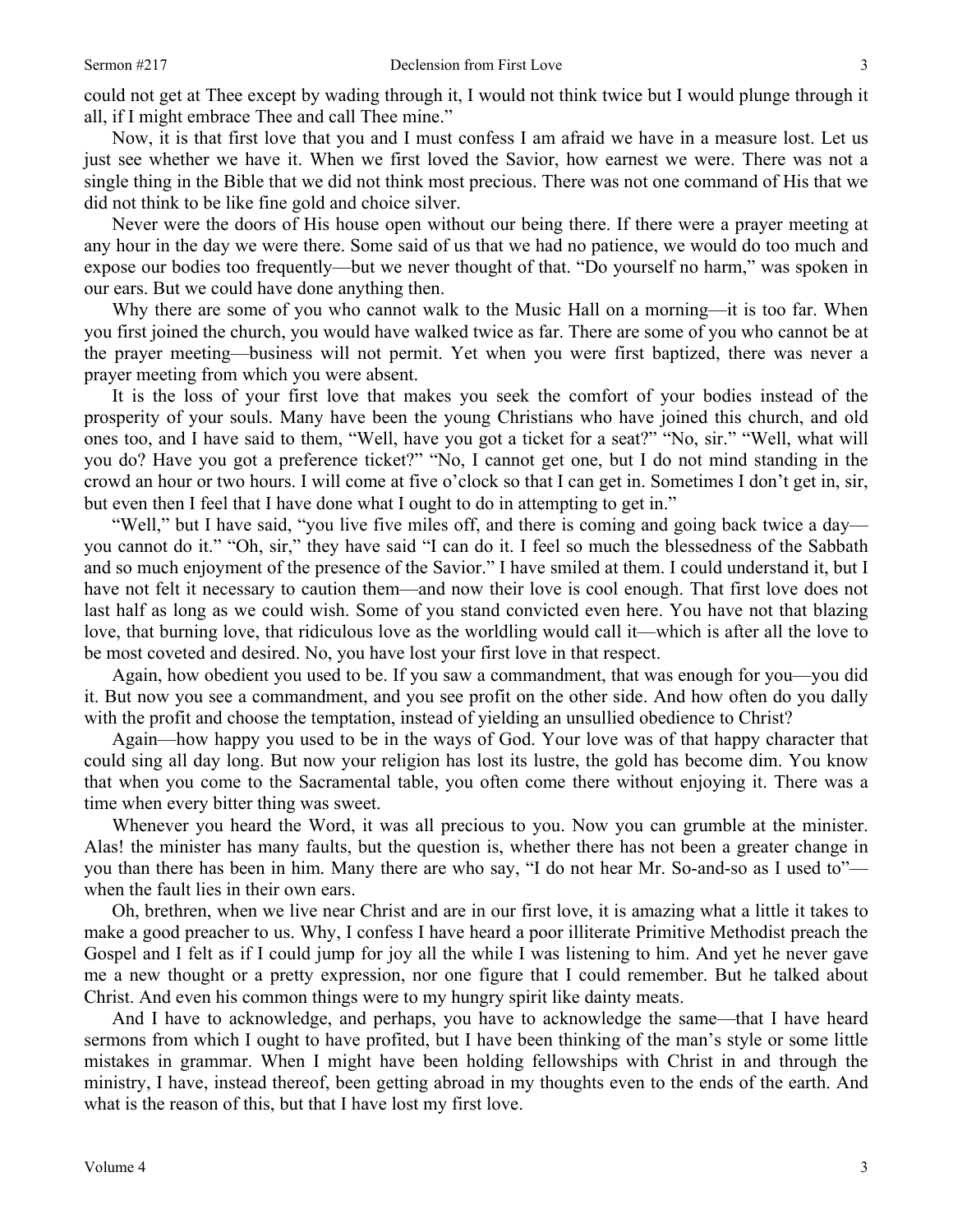Again—when we were in our first love, what would we do for Christ. Now how little will we do. Some of the actions which we performed when we were young Christians, but just converted—when we look back upon them—they seem to have been wild and like idle tales. You remember when you were a lad and first came to Christ, you had a half-sovereign in your pocket. It was the only one you had, and you met with some poor saint and gave it all away. You did not regret that you had done it—your only regret was that you had not a great deal more, for you would have given all.

You recollected that something was wanted for the cause of Christ. Oh! we could give anything away when we first loved the Savior. If there was a preaching to be held five miles off, and we could walk with the lay preacher to be a little comfort to him in the darkness, we were off. If there was a Sunday school, however early it might be, we would be up so that we might be present. Unheard-of feats—things that we now look back upon with surprise—we could perform them. Why cannot we do them now?

Do you know there are some people who always live upon what they have been. I speak very plainly now. There is a brother in this church who may take it to himself. I hope he will. It is not very many years ago since he said to me, when I asked him why he did not do something—"Well, I have done my share. I used to do this and I have done the other. I have done so-and-so." Oh, may the Lord deliver him and all of us from living on "has-beens!" It will never do to say we have done a thing.

Suppose, for a solitary moment, the world should say, "I have turned round. I will stand still." Let the sea say, "I have been ebbing and flowing, lo! these many years. I will ebb and flow no more." Let the sun say, "I have been shining, and I have been rising and setting so many days. I have done this enough to earn me a goodly name. I will stand still." And let the moon wrap herself up in veils of darkness and say, "I have illuminated many a night and I have lighted many a weary traveler across the moors. I will shut up my lamp and be dark forever."

Brethren, when you and I cease to labor, let us cease to live. God has no intention to let us live a useless life. But mark this. When we leave our first works, there is no question about our having lost our first love, that is sure. If there be strength remaining, if there be still power mentally and physically, if we cease from our office, if we abstain from our labors, there is no solution to this question which an honest conscience will accept, except this, "You have lost your first love, and therefore, you have neglected your first works."

Ah! we were all so very ready to make excuses for ourselves. Many a preacher has retired from the ministry long before he had any need to do so. He has married a rich wife. Somebody has left him a little money and he can do without it. He was growing weak in the ways of God, or else he would have said,

> *"My body with my charge lay down, And cease at once to work and live."*

And let any man here present who was a Sunday school teacher and who has left it, who was a tract distributor and who has given it up, who was active in the way of God but is now idle, stand tonight before the bar of his conscience and say whether he is not guilty of this charge which I bring against him—that he has lost his first love.

I need not stop to say also that this may be detected in the closet as well as in our daily life. For when first love is lost, there is a lack of that prayerfulness which we have. I remember the day I was baptized—I was up at three o'clock in the morning. Till six, I spent in prayer, wrestling with God. Then I had to walk some eight miles, and started off and walked to the baptism.

Why, prayer was a delight to me then. My duties at that time kept me occupied pretty well from five o'clock in the morning till ten at night and I had not a moment for retirement, yet I would be up at four o'clock to pray. And though I feel very sleepy nowadays, and I feel that I could not be up to pray, it was not so then, when I was in my first love.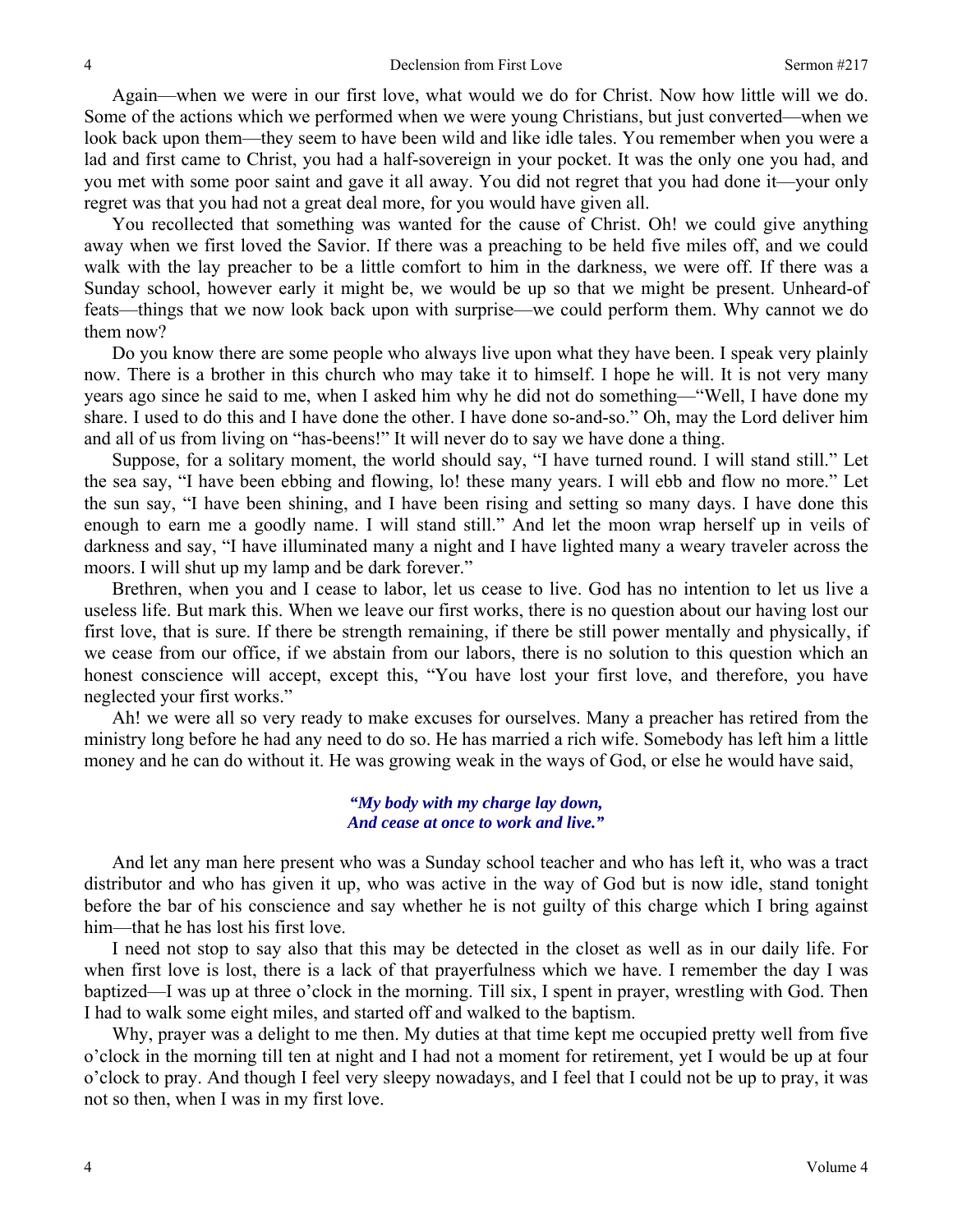#### Sermon #217 Declension from First Love

Somehow or other, I never lacked time then. If I did not get it early in the morning, I got it late at night. I was compelled to have time for prayer with God. And what prayer it was! I had no need then to groan because I could not pray—for love, being fervent—I had sweet liberty at the throne of grace. But when first love departs, we begin to think that ten minutes will do for prayer, instead of an hour, and we read a verse or two in the morning, whereas we used to read a portion, but never used to go into the world without getting some marrow and fatness.

Now, business has so increased that we must get into bed as soon as we can. We have not time to pray. And then at dinner time, we used to have a little time for communion—that is dropped. And then on the Sabbath day, we used to make it a custom to pray to God when we got home from His house—for just five minutes before dinner—so that what we heard we might profit by. That is dropped.

And some of you who are present were in the habit of retiring for prayer when you went home. Your wives have told that story. The messengers have heard it when they have called at your houses, when they have asked the wife—"Where is your husband?" "Ah!" she has said, "He is a godly man. He cannot come home to his breakfast but he must slip upstairs alone. I know what he is doing—he is praying."

Then when he is at table he often says—"Mary, I have had a difficulty today, we must go and have a word or two of prayer together." And some of you could not take a walk without prayer—you were so fond of it you could not have too much of it. Now where is it? You know more than you did. You have grown older. You have grown richer, perhaps. You have grown wiser in some respects. But you might give up all you have got, to go back to

> *"Those peaceful hours you once enjoyed, How sweet their memory still!"*

Oh, what would you give if you could fill

#### *"That aching void, The world can never fill,"*

but which only the same love that you had at first, can ever fully satisfy.

**II.** And now, beloved, WHERE DID YOU AND I LOSE OUR FIRST LOVE, if we have lost it? Let each one speak for himself, or rather, let me speak for each.

Have you not lost your first love in the world some of you? You used to have a little shop once—you had not very much business. Well, you had enough and a little to spare. However, there was a good turn came in business—you took two shops and you are getting on very well. Is it not marvelous that when you grew richer and had more business, you began to have less grace?

Oh, friends, it is a very serious thing to grow rich. Of all the temptations to which God's children are exposed it is the worst, because it is one that they do not dread and therefore it is the more subtle temptation. You know a traveler, if he is going a journey, takes a staff with him—it is a help to him. But suppose he is covetous and says, "I will have a hundred of these sticks"—they will be no help to him at all. He has only got a load to carry and it stops his progress instead of assisting him.

But I do believe there are many Christians that lived near to God when they were living on a pound a week that might give up their yearly incomes with the greatest joy, if they could now have the same contentment, the same peace of mind, the same nearness of access to God, that they had in times of poverty. Ah, too much of the world is a bad thing for any man!

I question very much whether a man ought not sometimes to stop and say, "There is an opportunity of doing more trade, but it will require the whole of my time and I must give up that hour I have set apart for prayer—I will not do the trade at all. I have enough and therefore let it go. I would rather do trade with heaven than trade with earth."

Again—do you not think also that perhaps you may have lost your first love by getting too much with worldly people? When you were in your first love, no company suited you but the godly. But now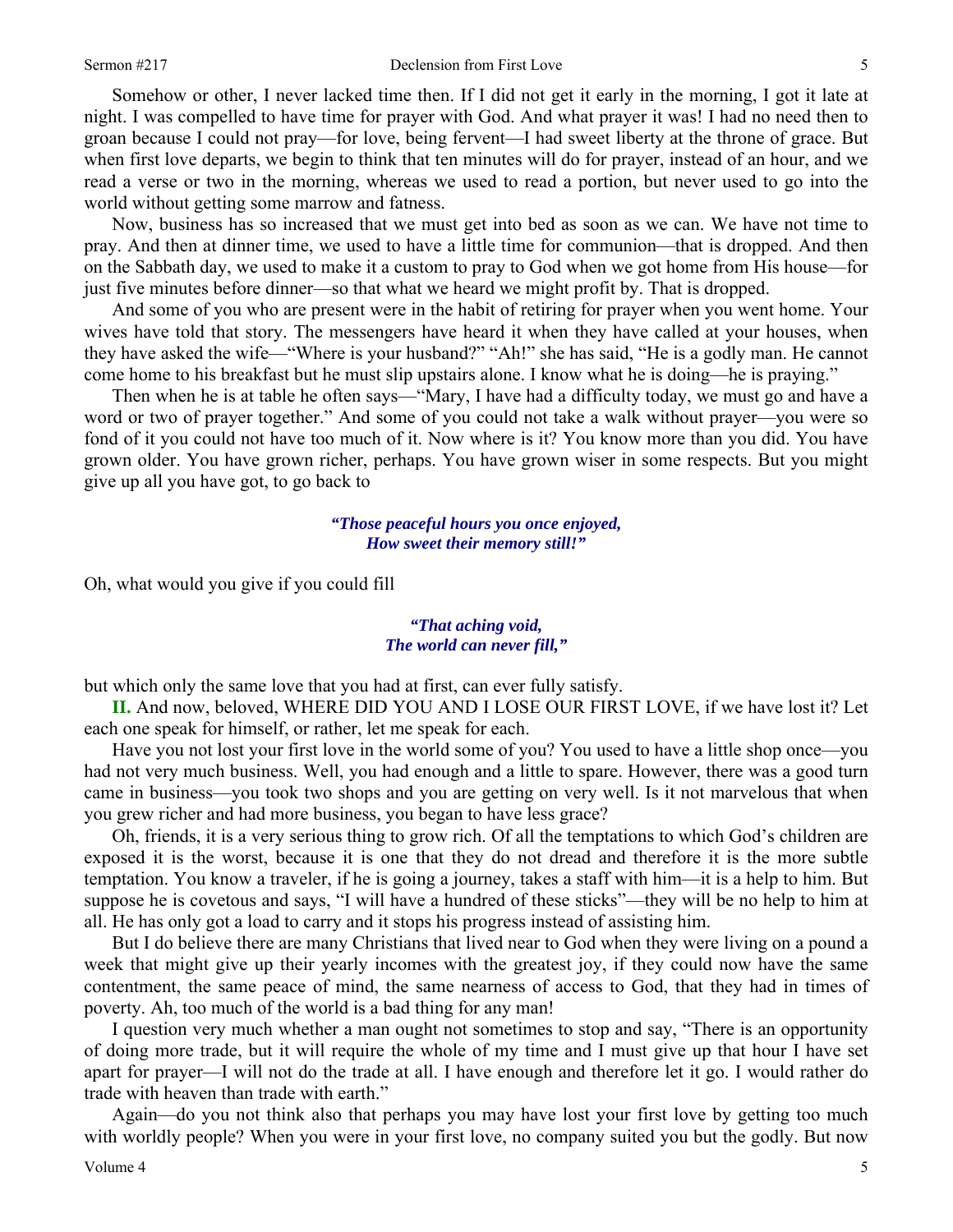you have got a young man that you talk with, who talks a great deal more about frivolity, and gives you a great deal more of the froth and scum of levity than he ever gives you of solid godliness.

Once you were surrounded by those who fear the Lord, but now you dwell in the tents of "Freedom," where you hear little but cursing. But friends, he that carries coals in his bosom must be burned. And he that has ill companions cannot but be injured. Seek, then, to have godly friends, that you may maintain your first love.

But another reason. Do you not think that perhaps you have forgotten how much you owe to Christ? There is one thing that I feel from experience I am compelled to do very often, that is, to go back to where I first started—

#### *"I, the chief of sinners am, But Jesus died for me."*

You and I get to talking about our being saints. We know our election, we rejoice in our calling, we go on to sanctification—and we forget the hole of the pit whence we were digged. Ah, remember my brother, you are nothing now but a sinner saved through grace—remember what you would have been if the Lord had left you. And surely, then, by going back continually to first principles and to the great foundation stone, the cross of Christ, you will be led to go back to your first love.

Do you not think, again, that thou hast lost your first love by neglecting communion with Christ? Now preacher, preach honestly and preach at yourself. Has there not been, sometimes, this temptation to do a great deal for Christ, but not to live a great deal with Christ? One of my besetting sins, I feel, is this. If there is anything to be done actively for Christ, I instinctively prefer the active exercise to the passive quiet of His presence.

There are some of you, perhaps, who are attending a Sunday school, who would be more profitably employed to your own souls if you were spending that hour in communion with Christ. Perhaps, too, you attend the means so often that you have no time in secret to improve what you gain in the means. Mrs. Bury once said that if " all the twelve apostles were preaching in a certain town, and we could have the privilege of hearing them preach, yet if they kept us out of our closets and led us to neglect prayer better for us never to have heard their names than to have gone to listen to them."

We shall never love Christ much except we live near to Him. Love to Christ is dependent on our nearness to Him. It is just like the planets and the sun. Why are some of the planets cold? Why do they move at so slow a rate? Simply because they are so far from the sun. Put them where the planet Mercury is and they will be in a boiling heat and spin round the sun in rapid orbits.

So, beloved, if we live near to Christ, we cannot help loving Him—the heart that is near Jesus must be full of His love. But when we live days and weeks and months without personal prayer, without real fellowship—how can we maintain love towards a stranger? He must be a friend and we must stick close to Him, as He sticks close to us—closer than a brother—or else, we shall never have our first love.

There are a thousand reasons that I might have given, but I leave each of you to search your hearts, to find out why thou hast lost, each of you, your first love.

**III.** Now, dear friends, just give me all your attention for a moment while I earnestly beseech and implore of you to SEEK TO GET YOUR FIRST LOVE RESTORED.

Shall I tell you why? Brother, though you be a child of God, if thou hast lost your first love, there is some trouble near at hand. "Whom the LORD loveth, he chasteneth," and He is sure to chasten you when you sin. It is calm with you tonight, is it? Oh, but dread that calm—there is a tempest lowering. Sin is the harbinger of tempest—read the history of David.

All David's life, in all his troubles—even in the rocks of the wild goats and in the caves of Engedi he was the happiest of men till he lost his first love. And from the day when his lustful eye was fixed upon Bathsheba, even to the last, he went with broken bones sorrowing to his grave. It was one long string of afflictions—take heed it be not so with you.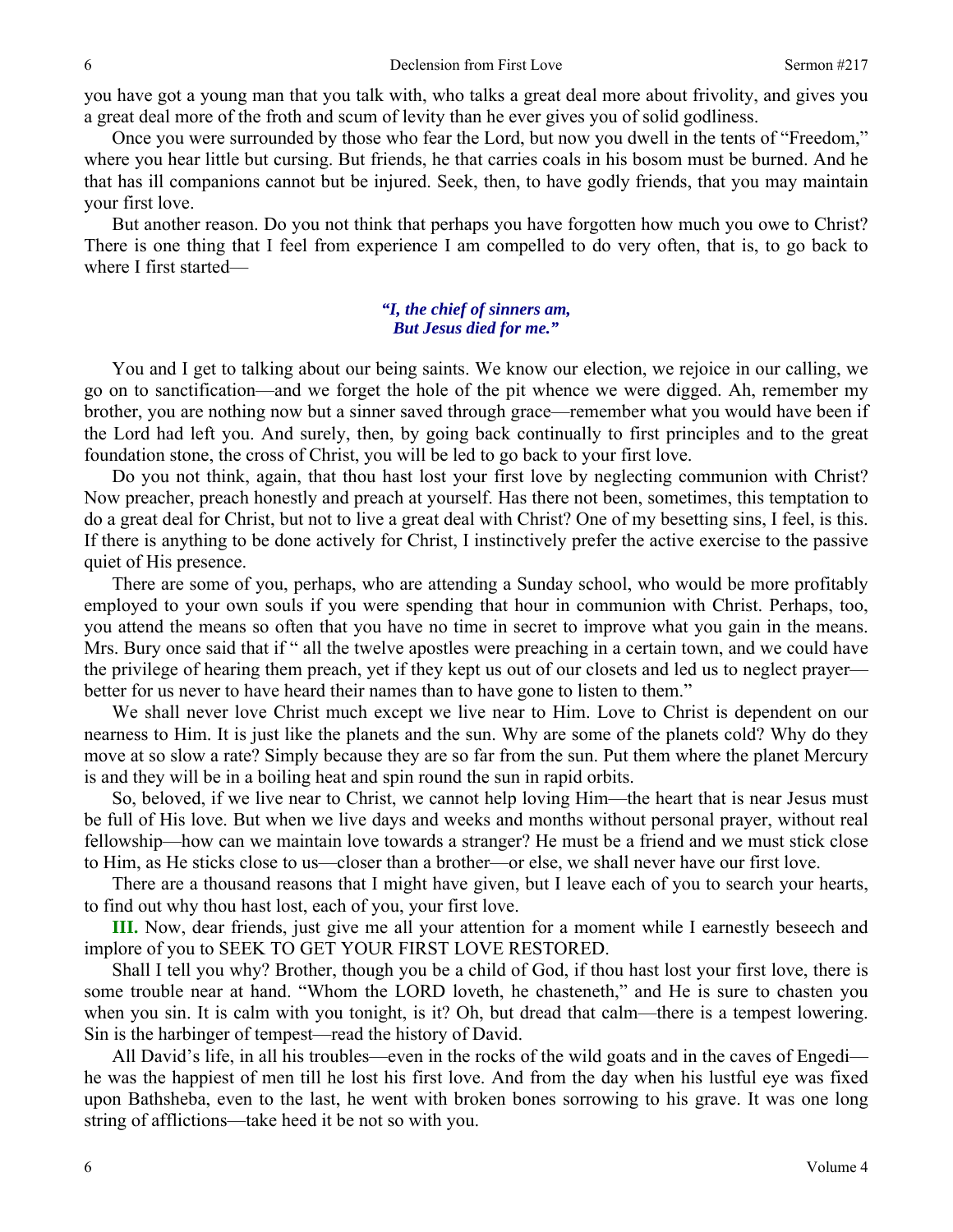"Ah, but" you say "I shall not sin as David did." Brother, you cannot tell—if thou hast lost your first love, what should hinder you but that you should lose your first purity? Love and purity go together. He that loves is pure. He who loves little shall find his purity decrease, until it becomes marred and polluted.

I should not like to see you, my dear friends, tried and troubled. I do weep with them that weep. If there is a child of yours sick and I hear of it, I can honestly say, I feel something like a father to your children and as a father to you. If you have sufferings and afflictions and I know them, I desire to feel for you and spread your griefs before the throne of God.

Oh, I do not want my heavenly Father to take the rod out to you all, but He will do it if you fall from your first love. As sure as ever He is a Father, He will let you have the rod if your love cools. Bastards may escape the rod. If you are only base-born professors, you may go happily along. But the true-born child of God, when his love declines, must and shall smart for it.

There is yet another thing, my dear friends, if we lose our first love—what will the world say of us if we lose our first love? I must put this, not for our name's sake, but for God's dear name's sake. O what will the world say of us?

There was a time, and it is not gone yet, when men must point at this church and say of it, "There is a church that is like a bright oasis in the midst of a desert, a spot of light in the midst of darkness." Our prayer meetings were prayer meetings indeed—the congregations were as attentive as they were numerous. Oh, how you did drink in the words. How your eyes flashed with a living fire whenever the name of Christ was mentioned!

And what, if in a little time it shall be said, "Ah, that church is quite as sleepy as any other. Look at them when the minister preaches—why they can sleep under him—they do not seem to care for the truth of God. Look at the Spurgeonites, they are just as cold and careless as others. They used to be called the most pugnacious people in the world, for they were always ready to defend their Master's name and their Master's truth, and they got that name in consequence, but now you may swear in their presence and they will not rebuke you.

"How near these people once used to live to God and His house—they were always there. Look at their prayer meetings, they would fill their seats as full at a prayer meeting as at an ordinary service now they are all gone back." "Ah," says the world, "just what I said. The fact is, it was a mere spasm—a little spiritual excitement and it has all gone down." And the worldling says, "Ah, ah, so would I have it, so would I have it!"

I was reading only the other day of an account of my ceasing to be popular. It was said my chapel was now nearly empty—that nobody went to it. I was exceedingly amused and interested. "Well, if it comes to that," I said, "I shall not grieve or cry very much. But if it is said the church has left its zeal and first love—that is enough to break any honest pastor's heart."

Let the chaff go, but if the wheat remain we have comfort. Let those who are the outer-court worshippers cease to hear—what matters? Let them turn aside, but O, you soldiers of the cross, if you turn your backs in the day of battle, where shall I hide my head? What shall I say for the great name of my Master or for the honor of His Gospel?

It is our boast and joy that the old-fashioned doctrine has been revived in these days and that the truth that Calvin preached, that Paul preached, and that Jesus preached, is still mighty to save, and far surpasses in power all the neologies and new-fangled notions of the present time. But what will the heretic say when he sees it is all over?

"Ah," he will say, "that old truth urged on by the fanaticism of a foolish young man did wake the people a little, but it lacked marrow and strength, and it all died away." Will you thus dishonor your Lord and Master, you children of the heavenly king? I beseech you do not so—but endeavor to receive again as a rich gift of the Spirit your first love.

And now, once again, dear friends, there is a thought that ought to make each of us feel alarmed, if we have lost our first love. May not this question arise in our hearts—was I ever a child of God at all?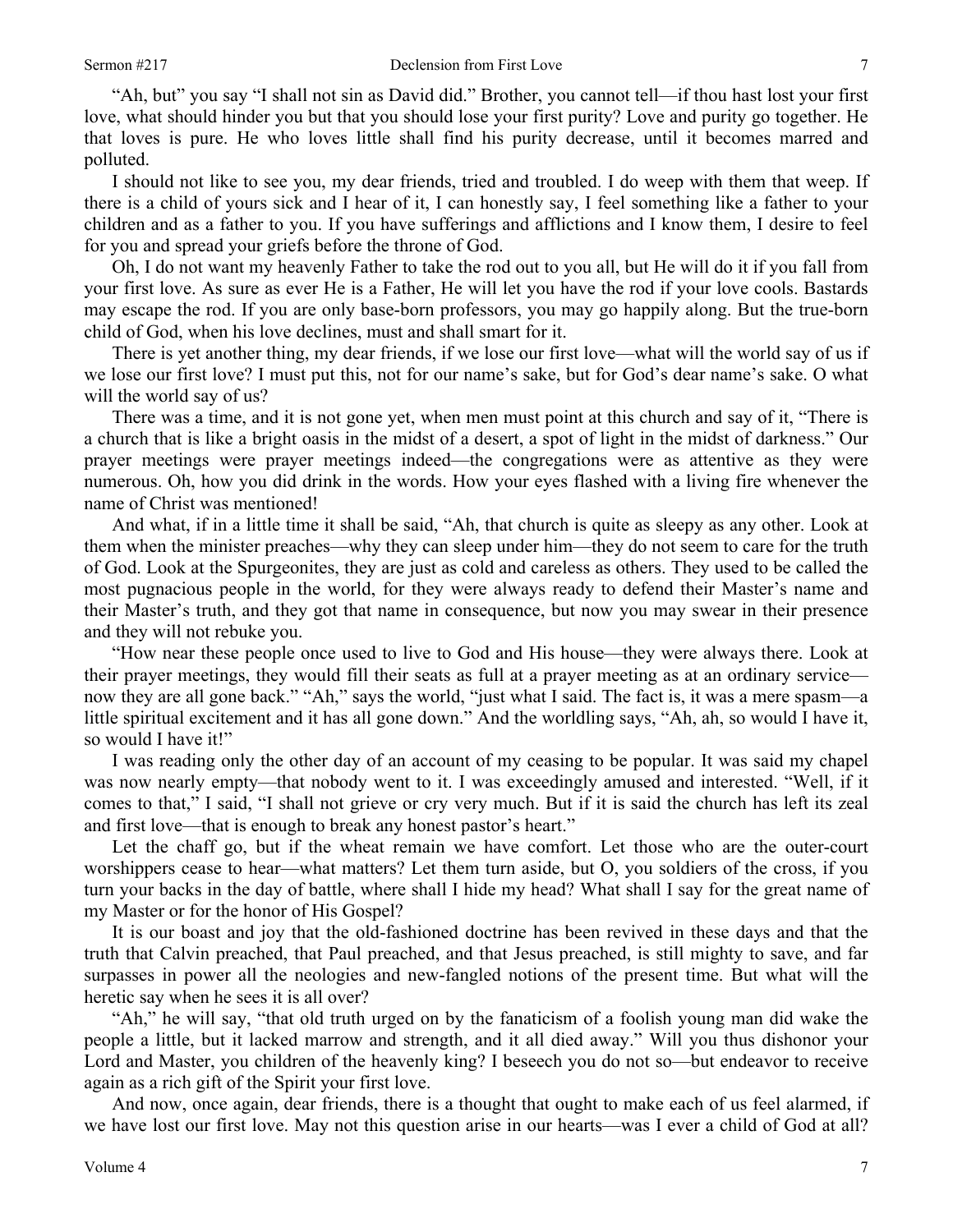Oh, my God, must I ask myself this question? Yes, I will. Are there not many of whom it is said, they went out from us because they were not of us? For if they had been of us, doubtless they would have continued with us.

Are there not some whose goodness is as the morning cloud and as the early dew—may that not have been my case? I am speaking for you all. Put the question—may I not have been impressed under a certain sermon and may not that impression have been a mere carnal excitement? May it not have been that I thought I repented but did not really repent? May it not have been the case, that I got a hope somewhere but had not a right to it? And I never had the loving faith that unites me to the Lamb of God?

And may it not have been that I only thought I had love to Christ and never had it, for if I really had love to Christ should I be as I now am? See how far I have come down! may I not keep on going down until my end shall be perdition, and the never-dying worm and the fire unquenchable? Many have gone from heights of a profession to the depths of damnation, and may not I be the same?

May it not be true of me that I am as a wandering star for whom is reserved blackness of darkness forever? May I not have shone brightly in the midst of the church for a little while, and yet may I not be one of those poor foolish virgins who took no oil in my vessel with my lamp, and therefore my lamp will go out?

Let me think, if I go on as I am, it is impossible for me to stop—if I am going downwards I may go on going downwards. And O my God, if I go on backsliding for another year—who knows where I may have backslidden to? Perhaps into some gross sin. Prevent, prevent it by Your grace! Perhaps I may backslide totally. If I am a child of God, I know I cannot do that. But still, may it not happen that I only thought I was a child of God and may I not so far go back that at last my very name to live shall go because I always have been dead?

Oh! how dreadful it is to think and to see in our church, members who turn out to be dead members! If I could weep tears of blood, they would not express the emotion that I ought to feel, and that you ought to feel, when you think there are some among us who are dead branches of a living vine. Our deacons find that there is much of unsoundness in our members. I grieve to think that because we cannot see all our members, there are many who have backslidden.

There is one who says, "I joined the church, it is true, but I never was converted. I made a profession of being converted, but I was not, and now I take no delight in the things of God. I am moral, I attend the house of prayer, but I am not converted. My name may be taken off the books, I am not a godly man."

There are others among you who perhaps have gone even further than that—have gone into sin and yet I may not know it. It may not come to my ears in so large a church as this. Oh! I beseech you, my dear friends, by Him that lives and was dead, let not your good be evil spoken of by losing your first love.

Are there some among you who are *professing* religion and not *possessing* it? Oh, give up your profession, or else get the truth and sell it not. Go home, each of you, and cast yourselves on your faces before God, and ask Him to search you, and try you, and know your ways, and see if there be any evil way in you, and pray that He may lead you in the way everlasting.

And if hitherto you have only professed, but have not possessed, seek ye the Lord while He may be found and call upon Him while He is near. You are warned, each one of you. You are solemnly told to search yourselves and make short work of it. And if any of you be hypocrites—at God's great day guilty as I may be in many respects, there is one thing I am clear of—I have not shunned to declare the whole counsel of God.

I do not believe that any people in the world shall be damned more terribly than you shall if you perish, for of this thing I have not shunned to speak—the great evil of making a profession without being sound at heart. No, I have even gone so near to personality, that I could not have gone further without mentioning your names. And rest assured, God's grace being with me, neither you nor myself shall be spared in the pulpit in any personal sin that I may observe in any one of you.